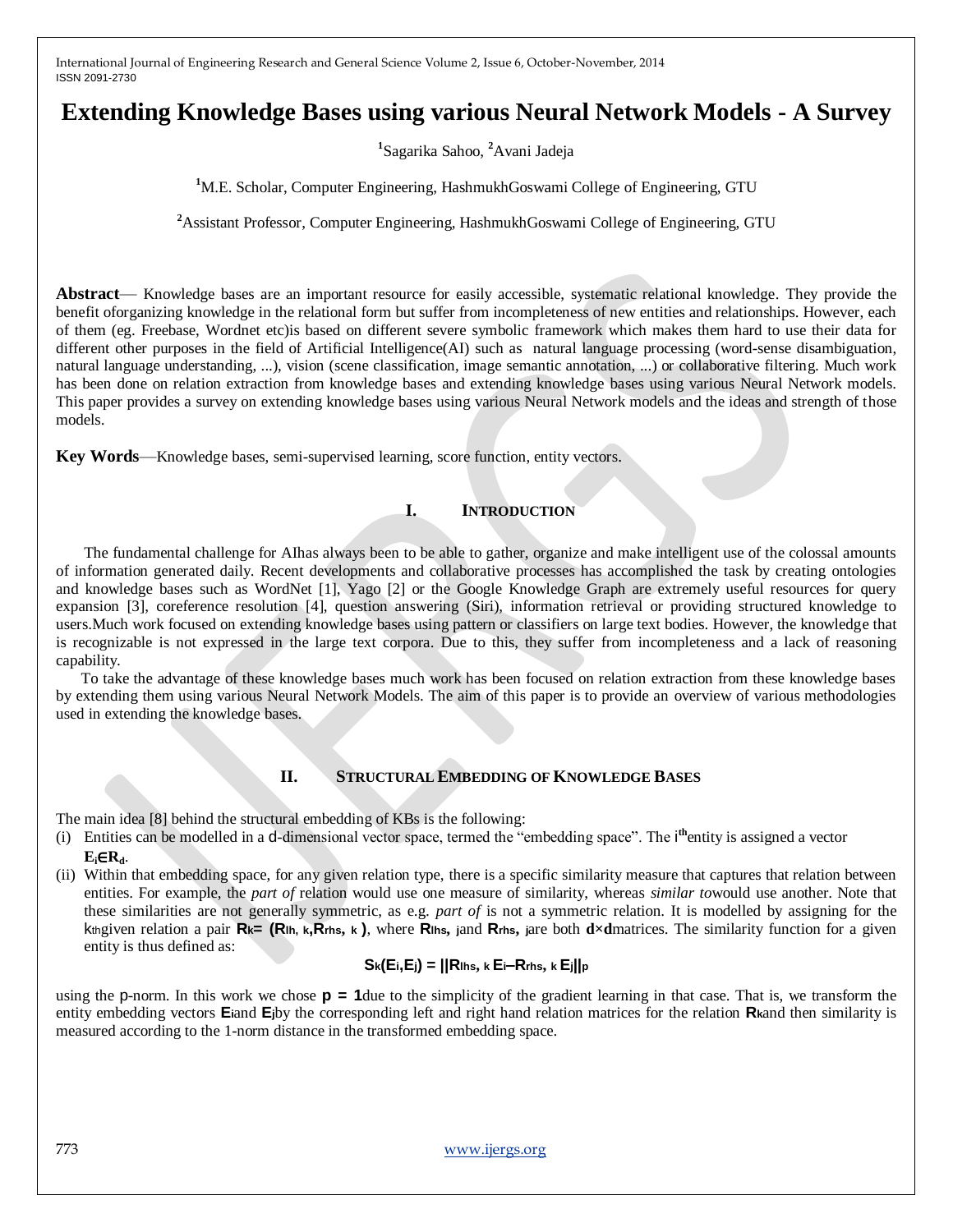International Journal of Engineering Research and General Science Volume 2, Issue 6, October-November, 2014 ISSN 2091-2730

#### **III. VARIOUS MODELS**

The different models, compute a score of how probable it is that two entities are in certain relationship. Let e1, e2  $\in$  R<sub>d</sub> be the vector representation of two entities then, the different models of Neural Network based function predicts the relationship of two entities in the knowledge base. Each model assigns a score to a triplet using a function "g" measuring how likely the triplet is correct.We now introduce several related models in increasing order of expressiveness and complexity.

#### *A. DISTANCE MODEL*

The model of Bordes et al. [8] scores relationships by mapping the left and rightentities to a common space using a relationship specific mapping matrix and measuring the L1distance between the two. The scoring function for each triplet has the following form:

$$
g(e_1; R; e_2) = ||W_{R,1} e_1 - W_{R,2} e_2||_1
$$

where $W_{R,1}$ ;  $W_{R,2}$ ∈R<sup>dxd</sup>are the parameters of relation R's classifier. This similarity-based model scores correct triplet lower (entities most certainly in a relation have 0 distances). All other functions are trained to score correct triplets higher. The function fis trained to rank the training samples below all other triplets in terms of 1-norm distance. It is parameterized by the following neural network:

$$
f(eli, ri, eri) = ||RlhsriEv(eli) - RrhsriEv(eri)||1
$$

 $R^{hfs}$  and  $R^{rhs}$  are both  $d \times d \times D_r$ tensors, where e.g.  $R^{hfs}$  means to select the ith component along the third dimension of  $R^{hfs}$ , resulting in a  $\mathbf{d} \times \mathbf{d}$  matrix. **E** is a  $\mathbf{d} \times \mathbf{D}_{e}$  matrix containing the embeddings of the  $\mathbf{D}_{e}$  entities and the function **v** (**n**):  $\{1, \ldots, D_{e}\} \rightarrow \mathbb{R}^{\mathbf{D}_{e}}$  maps the entity dictionary index n into a sparse vector of dimension**De**consisting of all zeros and a one in the nth dimension.

#### *B. SINGLE LAYER MODEL*

The Single Layer model [20] tries to alleviate the problems of the distance model by multitask learning and semi supervised learning. This model tries to alleviate the problems of the distance model by connecting the entity vectors implicitly through the nonlinearity of a standard neural network. The architecture deals with raw words, the first layer has to map words into real-valued vectors for processing by subsequent layers of the Neural Network.

**Look Up Table Layer:** Each word  $i \in D$  is embedded into a d-dimensional space using a lookup table  $LT_w(·)$ :

$$
LT_W(i) \mathbf{=} W_i
$$

where W∈R<sup>d×|D|</sup> is a matrix of parameters to be learnt,  $W_i \in R^d$  is the ith column of W and d is the word vector size (wsz) to be chosen by the user. In the first layer of our architecture an input sentence  $\{s_1, s_2, \ldots, s_n\}$  of n words in **D** is thus transformed into a series of vectors  ${W_{s1}, W_{s2}, \ldots W_{sn}}$  by applying the lookup-table to each of its words. The structure of the model is shown in figure 1. A word i is then embedded in a  $d = \sum_{k} d^{k}$  dimensional space by concatenating all lookup-table outputs:

$$
\mathbf{LT}_{\mathbf{W1},\dots,\mathbf{WK}}(\mathbf{i})^{\mathrm{T}} = (\mathbf{LT}_{\mathbf{W1}}(\mathbf{i}^1)^{\mathrm{T}},\dots,\mathbf{LT}_{\mathbf{W}}^{\mathbf{K}}(\mathbf{i}^{\mathbf{K}})^{\mathrm{T}})
$$

When a word is decomposed into **K** elements (features), it can be represented as a tuple  $\mathbf{i} = {\mathbf{i}_1, \mathbf{i}_2, \dots, \mathbf{i}_K} \in \mathbf{D}_1 \times \cdots \times \mathbf{D}_K$ , where  $D_k$  is the dictionary for the kth-element. We associate to each element a lookup-table  $LT_{wk}(\cdot)$ , with parameters  $W^k \in R^{dk \times |Dk|}$  where **dk**∈ **N** is a user-specified vector size.The scoring function has the following form:

$$
g(e1;R; e2) = uTf (WR,1e1 + WR,2e2)
$$

where  $f = \tanh$ ,  $W_{R,1}$ ,  $W_{R,2} \in \mathbb{R}^{k \times d}$  and  $u \in \mathbb{R}^{k \times 1}$  are the parameters of relation R's scoring function.

774 www.ijergs.org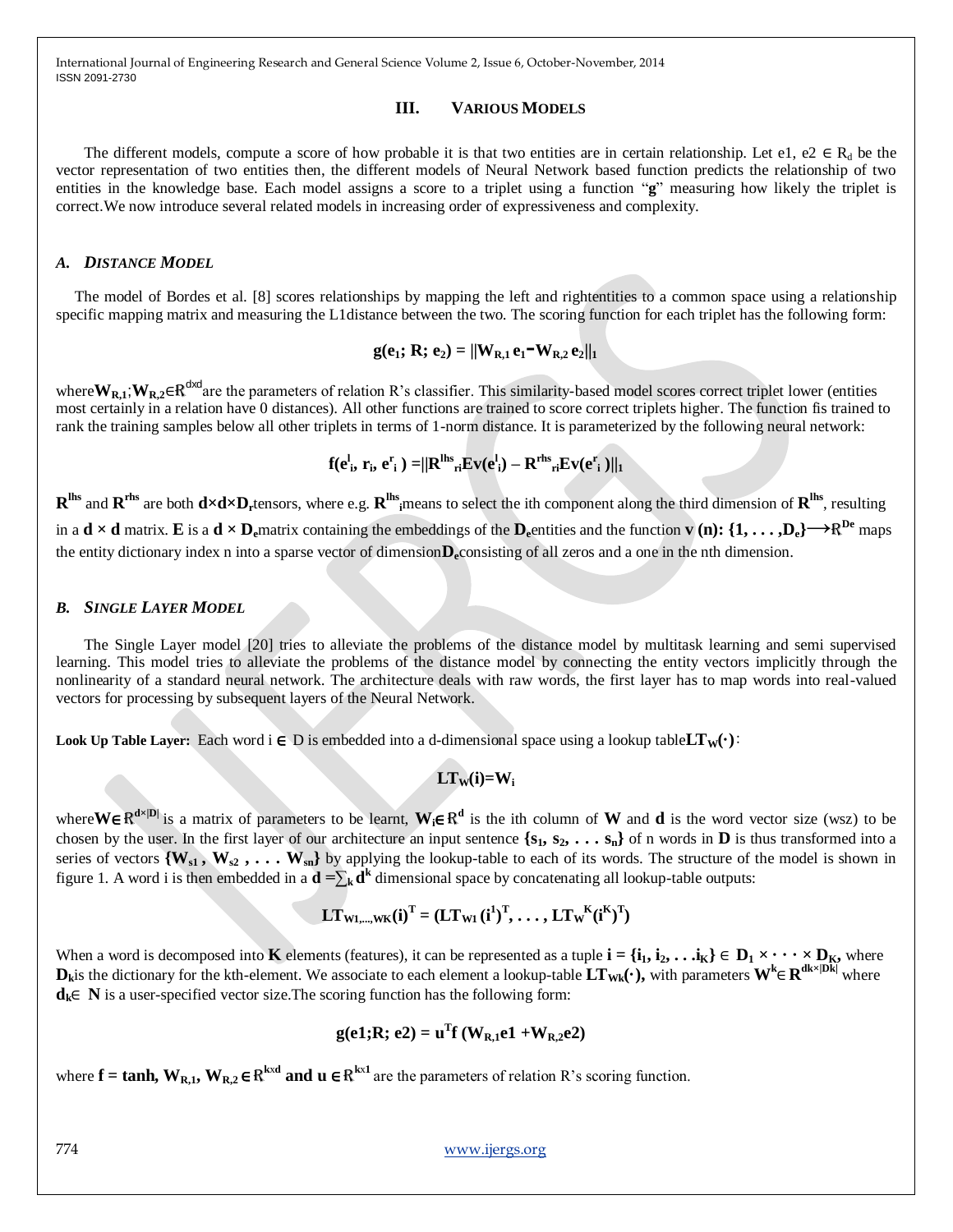International Journal of Engineering Research and General Science Volume 2, Issue 6, October-November, 2014 ISSN 2091-2730

## *C. HADAMARD MODEL*

This model was introduced by Bordes et al. [10] and tackles the issue of weak entity vector interaction through multiple matrix products followed by Hadamard products. It is different to the other models in our comparison in that it represents each relation simply as a single vector that interacts with the entity vectors through several linear products all of which are parameterized by the same parameters.



Figure1: A general deep NN architecture for NLP. Given an input sentence, the NN outputs class probabilities for one chosen word.

The semantic matching energy function has a parallel structure first, pairs (lhs, rel) and (rel, rhs) are combined separately and then, these semantic combinations are matched. More precisely the model can be represented as:

> $\mathbf{E}_{\text{ths(rel)}} = (\mathbf{W}_{\text{ent,l}} \mathbf{E}_{\text{ths}}) \otimes (\mathbf{W}_{\text{rel,l}} \mathbf{E}_{\text{rel}}) + \mathbf{b}_{\text{l}}$  $\mathbf{E}_{\text{rhs}(\text{rel})} = (\mathbf{W}_{\text{ent},\text{r}} \mathbf{E}_{\text{rhs}}) \otimes (\mathbf{W}_{\text{rel},\text{r}} \mathbf{E}_{\text{rel}}) + \mathbf{b}_{\text{r}}$  $h(E_{\text{llb}(\text{rel})},E_{\text{rhs}(\text{rel})}) = -E_{\text{llb}(\text{rel})} \cdot E_{\text{rhs}(\text{rel})}$

where  $W_{\text{ent,l}}$ ,  $W_{\text{rel,l}}$ ,  $W_{\text{ent,r}}$  and  $W_{\text{rel,r}}$ ared×dweight matrices,  $b_l$ ,  $b_r$  are d bias vectors and ⊗ depicts the element-wise vector product.This bilinear parameterization is appealing because the operation ⊗allows encoding conjunctions between **lhs** and **rel**, and **rhs** and **rel**.

## **D. Bilinear Model**

775 www.ijergs.org The fourth model [11, 9] fixes the issue of weak entity vector interaction through a relation-specific bilinear form.The scoring function is as follows:  $g(e_1; R; e_2) = e^T$  **W**<sub>R</sub>e<sub>2</sub>; where  $W_R \in R^{dxd}$  are the only parameters of relation  $R$ 's scoring function. This is a big improvement over the two previous models as it incorporates the interaction of two entity vectors in a simple and efficient way.